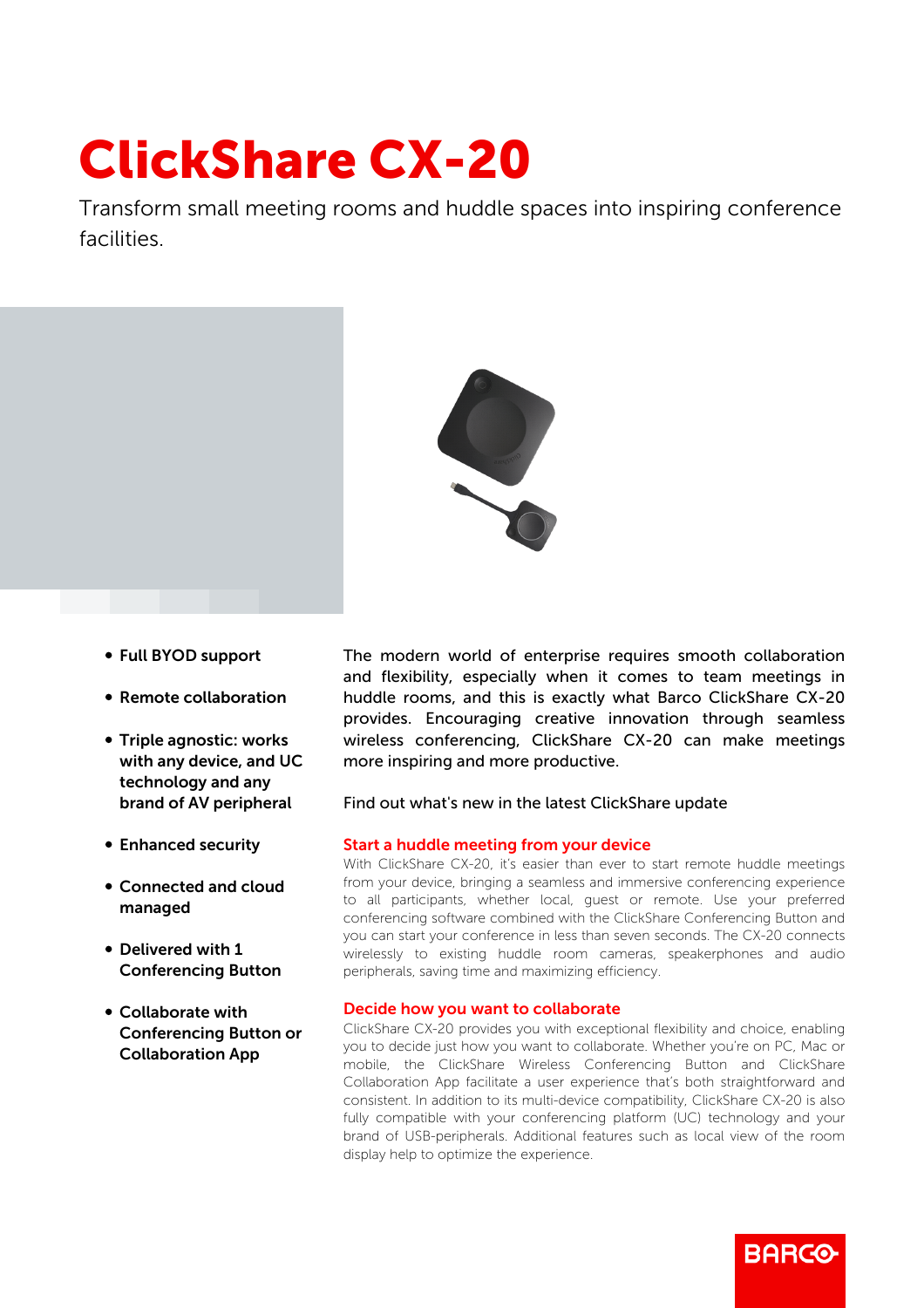

### Enhanced security and seamless integration

A perfect fit for any business environment, the ClickShare CX-20 wireless conferencing system comes equipped with a selection of great features for enhanced security and seamless integration. ClickShare Conference provides hassle-free integration with any IT network, while the XMS (Cloud) Management Platform provides for easy device management, as well as an intuitive user experience and clear analytics to get more out of your digital workspace. For practical questions on network deployment of the ClickShare Conference range, check our technical support or get in touch with your Barco contact